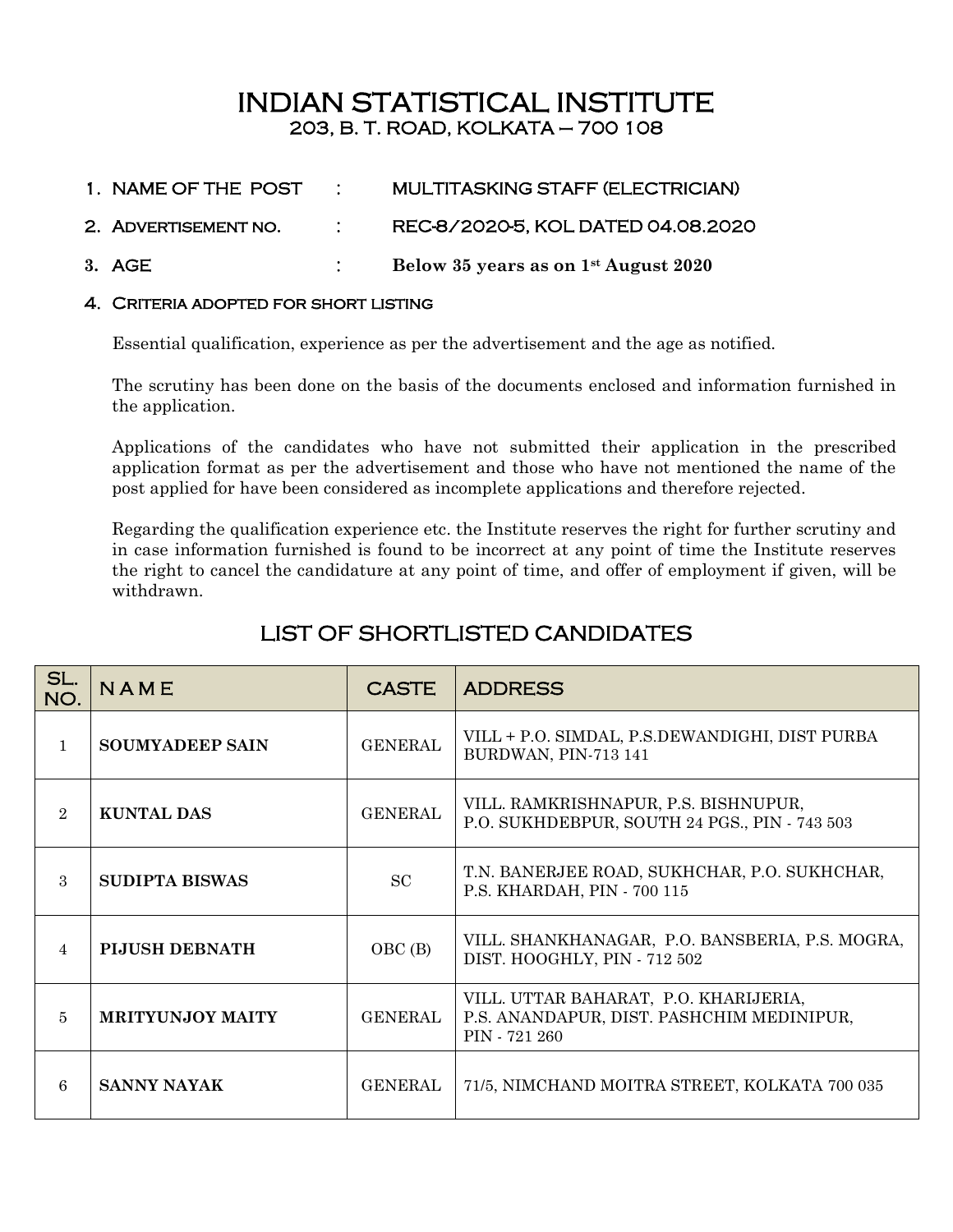| $\overline{7}$ | <b>ROMIO HALDER</b>        | <b>GENERAL</b> | VILL. NAKIRAPARA, P.O. PORABAZAR,<br>P.S. DHANIAKHALI, DIST. HOOGHLY, PIN - 712 305                         |
|----------------|----------------------------|----------------|-------------------------------------------------------------------------------------------------------------|
| 8              | <b>NILTU GHOSH</b>         | <b>GENERAL</b> | VILL+P.O.CHAKTA, P.S. KETUGRAM, DIST.PURBA<br>BARDHAMAN, PIN -713 129                                       |
| 9              | <b>RAKESH KHATUA</b>       | OBC (B)        | VILL+P.O. ASADTALA, P.S. NANDIGRAM, DIST.EAST<br>MIDNAPORE, PIN -721 656                                    |
| 10             | <b>ALAUDDIN ANSARY</b>     | OBC            | VILL. LACHHMANPUR, P.O. RAMKANALI,<br>P.S. RAGHUNATHPUR, DIST. PURULIA, PIN - 723 142                       |
| 11             | <b>DIPANJAN RAKSHIT</b>    | OBC            | VILL.+P.O. PANCHBERIA, VIA ARANGHATA,<br>P.S. DHANTALA, DIST. NADIA, PIN 741 501                            |
| 12             | <b>SUBHAJIT BAKSI</b>      | <b>GENERAL</b> | 21/7/2, THAKURTALA ROAD, POST-BARISHA,<br>P.S. HARIDEVPUR, KOLKATA - 700 008                                |
| 13             | UTTAM MONDAL               | SC             | ISI DELUX GARDEN, 169, G.L.T. ROAD, KOLKATA,<br>PIN - 700 108                                               |
| 14             | <b>SHUBHAJIT GHOSH</b>     | OBC            | JANGAL PARA, MOGRA, HOOGHLY, PIN-712 148                                                                    |
| 15             | <b>ASHIS HALDER</b>        | SC             | VILL. PASHCHIM SHIKTA, P.O. MAKALPUR,<br>P.S. DADPUR, DIST. HOOGHLY, PIN-712 305                            |
| 16             | POORAN CHAND               | OBC            | VILL. BASANA, P.O. HOLAWAS, TEH. BANSUR,<br>DIST.- ALWAR, RAJASTHAN, PIN-301 402                            |
| 17             | VINOD KUMAR SOOTHWAL       | SC             | BANSUR PG COLLEGE KE PICHHE BAI PASS ROAD,<br>BANSUR, TEH. BANSUR, ALWAR, RAJASTHAN - 301 402               |
| 18             | <b>VIKAS KUMAR SALVI</b>   | OBC            | WARD NO. 3, MALI BASTI, TEH.UDAIPURWATI, BAGALI,<br>JHUNJHUNU, RAJASTHAN - 333 801                          |
| 19             | <b>SANTU MONDAL</b>        | <b>GENERAL</b> | VILL. KSHETRAHAT, P.O. PAYAG P.S. KOLAGHAT,<br>DIST.- PURBA MEDINIPUR, PIN-721 154                          |
| 20             | <b>ZAHID KHAN</b>          | OBC            | VILL.+P.O.- DALOTA, TEH.- KHETRI, DIST.-<br>JHUNJHUNU, RAJASTHAN-332 746                                    |
| 21             | <b>SHRAWAN KUMAR SAINI</b> | OBC            | WARD NO. 15, DHANI-BAKANYAWALI,<br>VILL.+P.O.- MANAKSAS, TEH.UDAIPURWATI,<br>JHUNJHUNU, RAJASTHAN - 333 801 |
| 22             | <b>MOHINI GIRI</b>         | <b>GENERAL</b> | AT-BELAGERIA, P.O. - CHAKLAHANA, P.S. DEBRA,<br>DIST. PASCHIM MEDINIPUR, PIN-721 126                        |
|                |                            |                |                                                                                                             |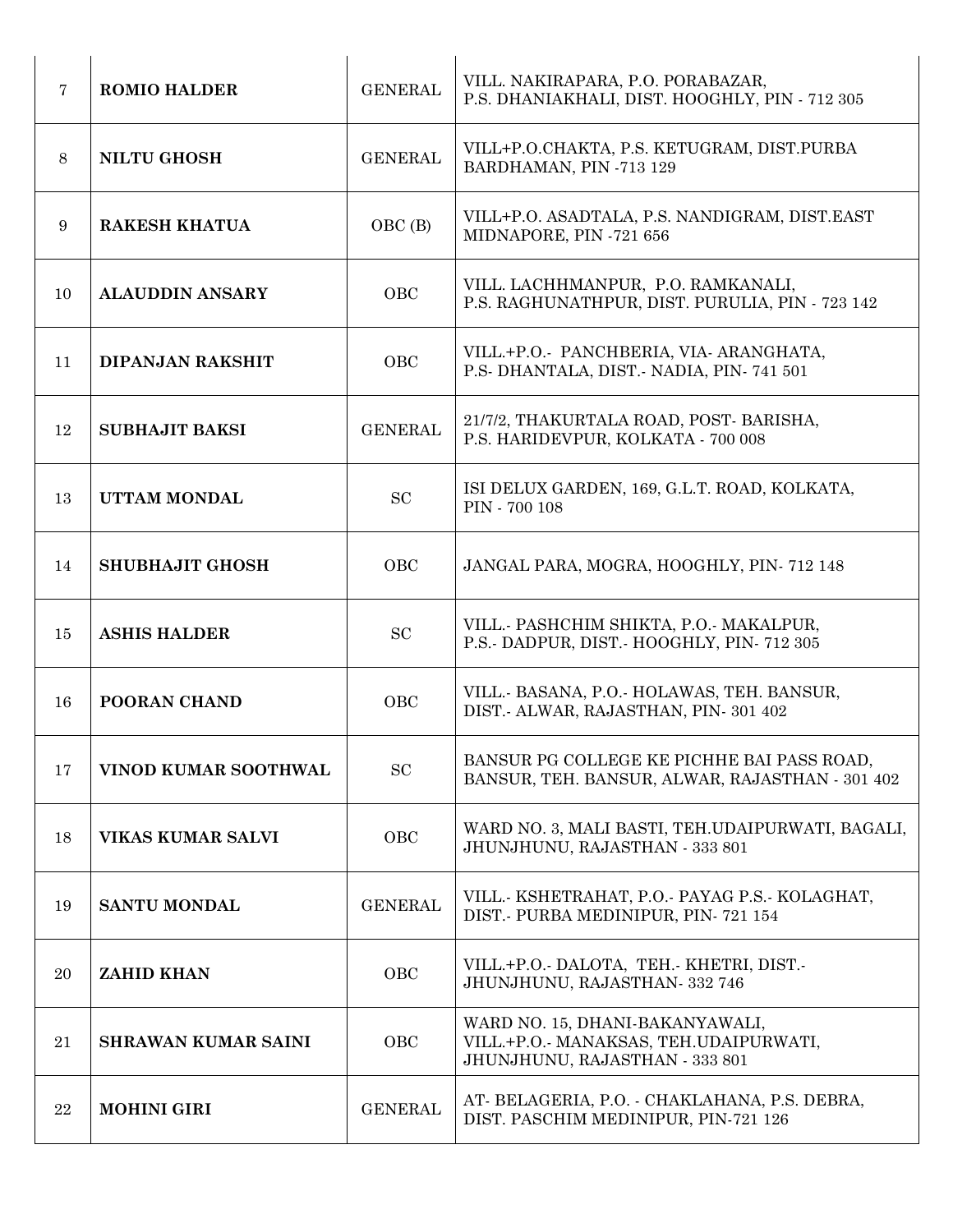| 23 | <b>DINESH DHARA</b>                    | <b>SC</b>      | VILL. CHACKCHANDPAL, P.O. KALASHBAR,<br>P.S. SABANG, DIST. PASCHIM MEDINIPUR, PIN - 721 467                |
|----|----------------------------------------|----------------|------------------------------------------------------------------------------------------------------------|
| 24 | HARAGOBINDA ADHIKARY                   | <b>SC</b>      | KRITINAGAR, P.O.+P.S. RANAGHAT, DIST. NADIA,<br>PIN - 741 201                                              |
| 25 | <b>SUMANTA ADHIKARY</b>                | <b>GENERAL</b> | 260, M. B, ROAD, NIMTA, KOLKATA 700 049, C/O,<br>KUHELI GHOSH, BIJOY SWAPNANEER APPTT.,<br>OPPO. AXIS BANK |
| 26 | NITYA MONDAL                           | <b>GENERAL</b> | JL-14, NH2, BALLY, DWRYAPUR, ABHAYNAGAR,<br>SAMABAY PALLI, P.S. BALLY, HOWRAH, PIN-711 205                 |
| 27 | <b>TUSAR GOL</b>                       | <b>GENERAL</b> | VILL.+P.O. SUGANDHYA, P.S. PLOBA, DIST.<br>HOOGHLY, PIN-712 102                                            |
| 28 | <b>BANKIM CHANDRA</b><br><b>MONDAL</b> | SC             | CHAK-KANTHALIA, MADHYA PARA, BARRACKPORE,<br>P.O. SEWIT TELENIPARA, P.S. TITAGARH, PIN-700 121             |
| 29 | <b>SANDIP KOLEY</b>                    | <b>GENERAL</b> | VILL.+P.O. LEGO, P.S. KOTULPUR, DIST. BANKURA,<br>PIN-722 141                                              |
| 30 | <b>TARPAN PRADHAN</b>                  | <b>GENERAL</b> | VILL.+P.O. BARUTTARHINGLY, P.S. BHABANIPUR,<br>DIST.- PURBA MEDINIPUR, PIN-721 654                         |
| 31 | <b>SANTU MUKHERJEE</b>                 | <b>GENERAL</b> | REMOUNT ROAD, KOLKATA PORT TRUST QUARTER,<br>13/7, KOLKATA- 700 027, NEAR ORDNANCE DEPO                    |
| 32 | <b>ANINDYA SAHA</b>                    | <b>GENERAL</b> | VILL. SADPUR, P.O. MASLANDPUR, DIST. NORTH 24<br>PGS., P.S.- HABRA, PIN- 743 289                           |
| 33 | <b>SANDIP ROY</b>                      | <b>GENERAL</b> | VILL.+ P.O. BARBASUDEBPUR, P.S. SUTAHATA,<br>DIST. PURBA MEDINIPUR, PIN-721 645                            |
| 34 | PABITRA MONDAL                         | <b>GENERAL</b> | P.S. JAGACHA, P.O. G.I.P. COLONY, VILL. JAGACHA,<br>APPROACH ROAD, HOWRAH- 711 112                         |
| 35 | <b>MRITYUNJOY ADAK</b>                 | OBC            | VILL. MADHYAHIZLA, P.O. KINKARBATI,<br>P.S. SINGUR, HOOGHLY 712 407                                        |
| 36 | <b>JOYDEV MONDAL</b>                   | <b>SC</b>      | VILL. NARAYANPUR, NABAPALLY, P.O. BIRA<br>BALLAVPARA, P.S.- HABRA, DIST.- NORTH 24 PGS.,<br>PIN-743 234    |
| 37 | <b>SUNIL</b>                           | <b>GENERAL</b> | VILL.+ P.O. KICHHANA, CITY KAITHAL,<br>DIST. KAITHAL, HARYANA 136 027                                      |
| 38 | DEBABRATA GHOSH                        | OBC            | DAKSHIN RAJYADHARPUR BHATTACHARJEE GARDEN,<br>SERAMPORE, HOOGHLY-712 203                                   |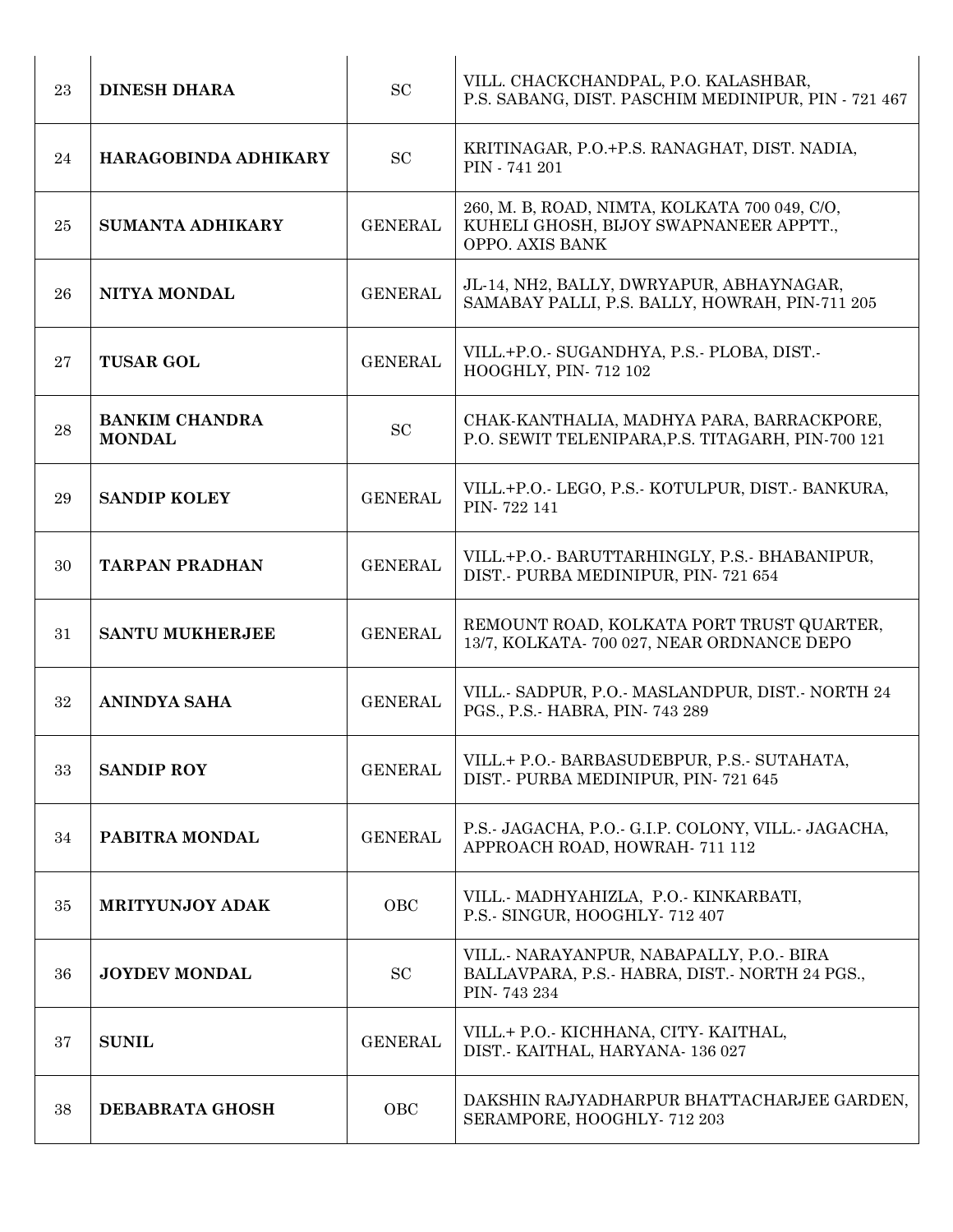| 39 | <b>PAWAN KUMAR</b>       | <b>SC</b>      | VILL.+ P.O.- ASIAKI GORAWAS, DIST.- REWARI,<br>TEHSIL-REWARI, HARYANA-123 035                          |
|----|--------------------------|----------------|--------------------------------------------------------------------------------------------------------|
| 40 | <b>SUMAN KHAN</b>        | <b>GENERAL</b> | VILL.+ P.O.- GOURHATI, P.S.- ARAMBAGH,<br>DIST.- HOOGHLY, PIN-712 613                                  |
| 41 | <b>MONJIBON BERA</b>     | OBC-B          | 4/5/2, THAKUR RAMKRISHNA LANE,<br>P.O.- SANTRAGACHI, P.S.- CHATTERJEE HAT,<br>PIN-711 104              |
| 42 | PRASENJIT BISWAS         | <b>SC</b>      | VILL. DAFARPOTA, P.O.+ P.S. BHIMPUR,<br>DIST.- NADIA, PIN-741 617                                      |
| 43 | <b>ROUNAK BANERJEE</b>   | <b>GENERAL</b> | BANERJEE ESTATE, UTTAR KALYANPUR,<br>P.O.+ P.S.- BARUIPUR, KOLKATA- 700 144                            |
| 44 | <b>CHANDAN MAHAPATRA</b> | <b>GENERAL</b> | VILL. KUCHIABHULUK, P.O. RAMPURA,<br>P.S. KHARAGPUR, DIST. PASCHIM MEDINIPUR,<br>PIN-721 437           |
| 45 | <b>SUDIP NANDI</b>       | <b>GENERAL</b> | VILL. RAGHUMANDAL SAYER, P.O. DESHRA,<br>P.S. KOTULPUR, DIST. BANKURA, PIN-722 141                     |
| 46 | <b>SAMIRAN SARDAR</b>    | <b>SC</b>      | VILL.- DASPARA (CHEMICAL MATH), P.O.- MADARAT,<br>P.S.- BARUIPUR, DIST.- SOUTH 24 PGS.,<br>PIN-743 610 |
| 47 | <b>AMIT PAYRA</b>        | <b>GENERAL</b> | VILL. UTTAR TEDUBI, P.O. DHANDALIBAR,<br>P.S.- CONTAI, DIST.- PURBA MEDINIPUR, PIN-721 452             |
| 48 | <b>DHIMAN BISWAS</b>     | <b>OBC</b>     | VILL. KACHARIPARA, P.O.+ P.S. BASIRHAT,<br>DIST. 24 PGS. (N), PIN - 743411                             |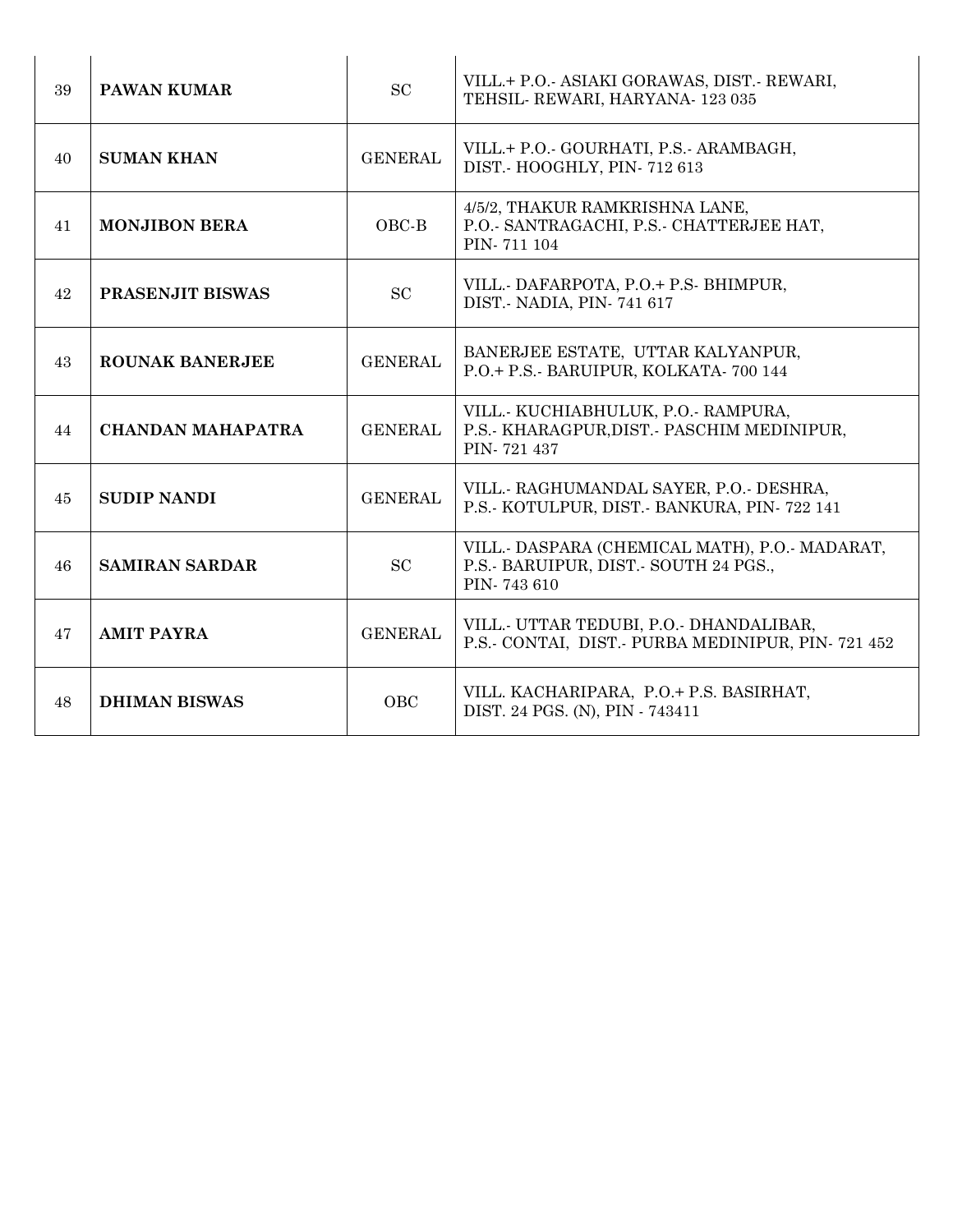# INDIAN STATISTICAL INSTITUTE

203, B. T. ROAD, KOLKATA – 700 108

- 1. NAME OF THE POST : MULTITASKING STAFF (ELECTRICAL ATTENDANT)
- 2. ADVERTISEMENT NO. : REC-8/2020-5, KOL DATED 04.08.2020
- 3. AGE : Below 35 years as on 1st August 2020
- 4. Criteria adopted for short listing

Essential qualification, experience as per the advertisement and the age as notified.

The scrutiny has been done on the basis of the documents enclosed and information furnished in the application.

Applications of the candidates who have not submitted their application in the prescribed application format as per the advertisement and those who have not mentioned the name of the post applied for have been considered as incomplete applications and therefore rejected.

Regarding the qualification experience etc. the Institute reserves the right for further scrutiny and in case information furnished is found to be incorrect at any point of time the Institute reserves the right to cancel the candidature at any point of time, and offer of employment if given, will be withdrawn.

## LIST OF SHORTLISTED CANDIDATES

| SL.<br>NO.     | <b>NAME</b>            | <b>CASTE</b>   | <b>ADDRESS</b>                                                                                       |
|----------------|------------------------|----------------|------------------------------------------------------------------------------------------------------|
| $\mathbf{1}$   | <b>SOURAV MONDAL</b>   | SC             | VILL. JHANKA, P.O. + P.S. SALTORA, DIST. BANKURA,<br>PIN - 722 158                                   |
| $\overline{2}$ | PRABIR MAITY           | <b>GENERAL</b> | VILL. + P.O. RAMNAGAR, P.S. TARAKESWAR,<br>DIST. HOOGHLY, PIN - 712 410                              |
| $\mathcal{S}$  | <b>TARUN SHIL</b>      | <b>OBC</b>     | VILL+P.O. CHARSARATI, DIST. NADIA, P.S. CHAKDAHA,<br>PIN - 741 235                                   |
| $\overline{4}$ | SOMYA RANJAN SAHOO     | <b>OBC</b>     | KOLKATA SALTLAKE HOUSING ESTATE<br>KARUNAMOYEE, D/13/5, PIN - 700 091                                |
| 5              | <b>SATYAJIT DHALI</b>  | <b>SC</b>      | VILL.- UTTAR NISCHINTA, P.O.- ANALBERIA,<br>P.S. BHUPATINAGAR, DIST. PURBA MEDINIPUR,<br>PIN-721 444 |
| 6              | <b>SUBHAM HOWLADER</b> | <b>SC</b>      | KALIKAPUR, BARASAT, NORTH 24 PGS., KOLKATA<br>PIN - 700 124                                          |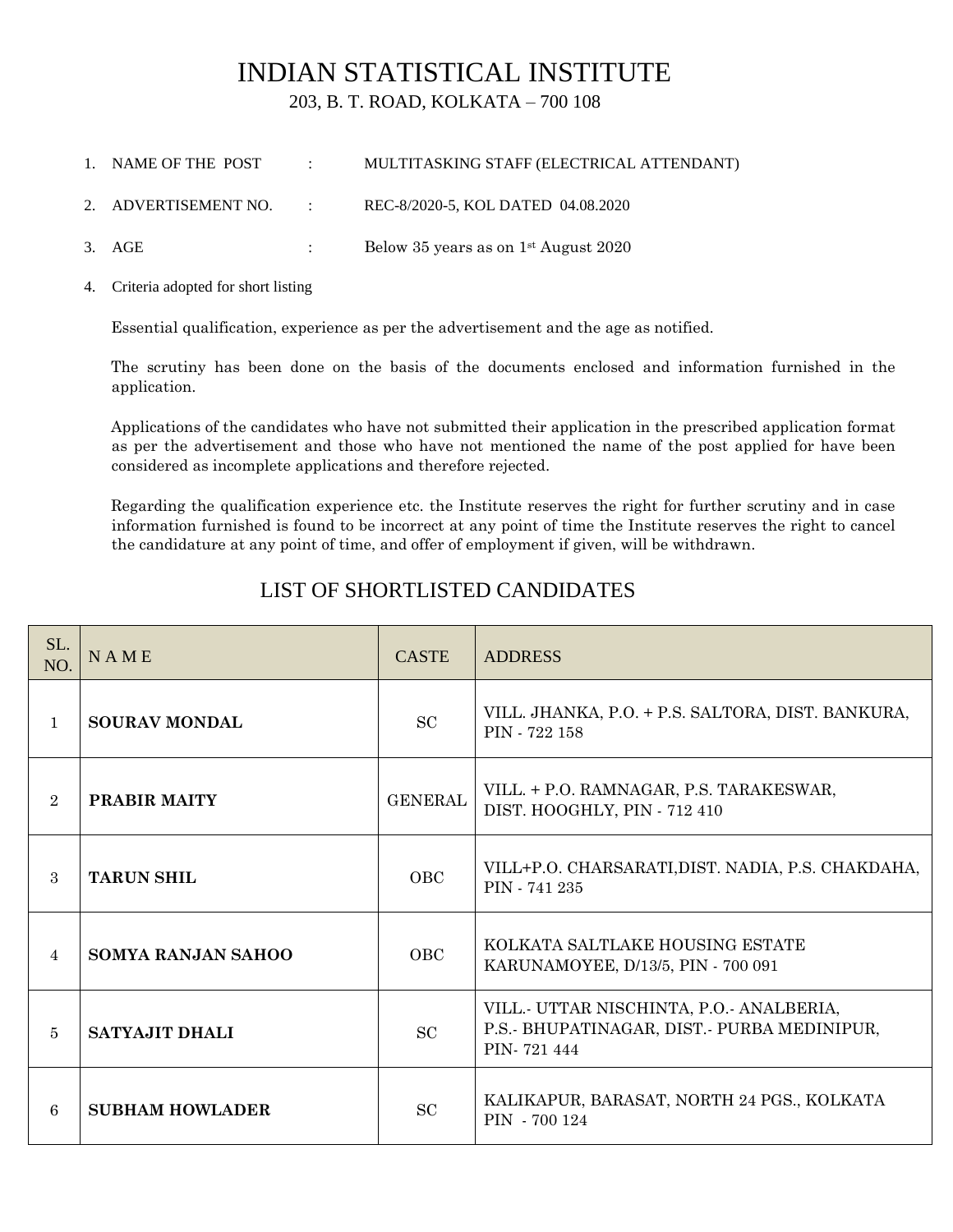| SIDDHARTHA SANKAR PAL | OBC            | VILL. CHHATINA KANDI, P.S.+P.O.- KANDI,<br>DIST. MURSHIDABAD, PIN-742 137                                      |
|-----------------------|----------------|----------------------------------------------------------------------------------------------------------------|
| <b>BIJIT BARAL</b>    | <b>GENERAL</b> | 4/1, NILKANTHA CHATTERJEE STREET, SHANTANIR<br>APPTT., 2ND FLOOR, FLAT-A, P.O. BELGHARIA,<br>KOLKATA - 700 056 |

| 9  | <b>DEEPAK KUMAR</b>             | OBC            | TAJPUR SIMBHALKA P.O., DIST. SHAMLI, U.P.,<br>PIN - 247 776                                      |
|----|---------------------------------|----------------|--------------------------------------------------------------------------------------------------|
| 10 | <b>CHAYAN GHOSH</b>             | <b>GENERAL</b> | VILL.+P.O.- RUPPUR, DIST.-BIRBHUM, PIN-731 236                                                   |
| 11 | <b>BISWANATH PAUL</b>           | <b>GENERAL</b> | VILL. DURLOVECHAK, P.O. BHANGHABANDH,<br>P.S. DEBRA, DIST.-PASCHIM MEDINIPUR,<br>PIN-<br>721 211 |
| 12 | ARINDAM CHAKRABORTY             | <b>GENERAL</b> | VILL. RATANPUR, P.O.- DIHI RATANPUR,<br>P.S. SINGUR, DIST.-HOOGHLY,<br>PIN-712 409               |
| 13 | <b>SOURAV KUMAR MAJI</b>        | <b>GENERAL</b> | VILL. NARAYANDARI, P.O.- DHALHARA, P.S. TAMLUK,<br>DIST.-PURBA MEDINIPUR, PIN-721 636            |
| 14 | <b>MAINAK CHAKRABORTY</b>       | <b>GENERAL</b> | VILL.+P.O.- SHIRAKOLE, P.S.- USTHI,<br>DIST.- SOUTH 24 PGS., PIN-743 513                         |
| 15 | <b>SHYAM SUNDER</b>             | <b>GENERAL</b> | GARAM GODOO PANCHYAT, GODOO,<br>BIKANER, BAJJU, GODDO, BIKANER, RAJASTHAN                        |
| 16 | UTTAM PRAMANIK                  | <b>GENERAL</b> | BELUR, BALLY, HOWRAH, PIN - 711 201                                                              |
| 17 | <b>NATHU SINGH</b>              | <b>GENERAL</b> | GARAM DINGHSARI PANCHYAT, DINGHSARI,<br>BIKANER, NOKHA, DINGHSARI, BIKANER,<br><b>RAJASTHAN</b>  |
| 18 | <b>JAI PRAKASH SINGH RAJPUT</b> | <b>GENERAL</b> | JIVAN NATH JI KI BAGECHI KE PASS,<br>BIKANER, RAJASTHAN                                          |
| 19 | <b>RAJKUMAR KUMAWAT</b>         | OBC            | PUGAL ROAD, HANUMAN MANDIR KE PICHHE,<br>BANGLANAGAR, BIKANER                                    |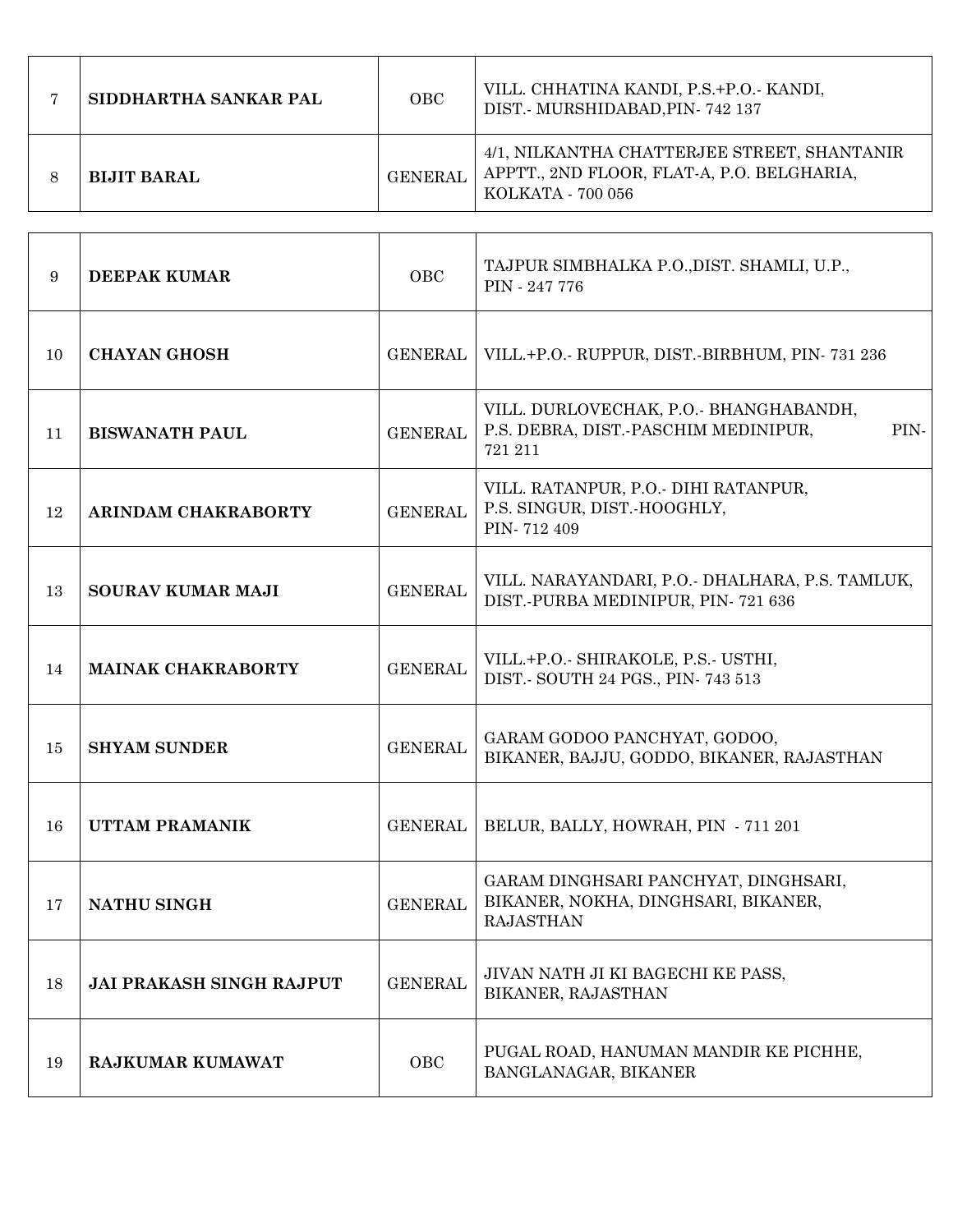| 20     | <b>DIPAK KUMAR</b>              | <b>SC</b>      | VILL+P.O. JEELO, TEH. NEEM KA THANA,<br>DIST.- SIKAR, RAJASTHAN - 332 711                         |
|--------|---------------------------------|----------------|---------------------------------------------------------------------------------------------------|
| 21     | <b>ASISH MONDAL</b>             | <b>GENERAL</b> | VILL.+P.O. KODLA, P.S. BERHAMPORE,<br>DIST. MURSHIDABAD, PIN-742 405                              |
| 22     | <b>SUVASIS LEKRI</b>            | OBC-B          | VILL.+P.O.+P.S.- ANANDAPUR,<br>DIST. PASCHIM MEDINIPUR, PIN-721 122                               |
| 23     | <b>GOURAB SARKAR</b>            | SC             | VILL. KALMEGHA, P.O. GHATBOAR, P.S. BONGAON,<br>DIST. NORTH 24 PGS., PIN - 743 235                |
| 24     | <b>SUMIT MAIKAP</b>             | <b>GENERAL</b> | VILL. GOTSOURI, P.O. JAMUA SANKAR PUR,<br>P.S. CONTAI, DIST. PURBA MEDINIPUR,<br>PIN - 721 427    |
|        |                                 |                |                                                                                                   |
| $25\,$ | <b>SAMIM UDDIN TARAFDER</b>     | OBC-B          | VILL.+P.O.- CHANDAMARI, P.S.-KALYANI,<br>DIST. NADIA, PIN-741 245                                 |
| 26     | PRADIPTA KUMAR KHANRA           | OBC-B          | PATNA BAZAR (NEAR SAHEB PUKUR CHAK),<br>P.O. MIDNAPORE, DIST. PASCHIM MEDINIPUR,<br>PIN - 721 101 |
| 27     | <b>AZHARUDDIN ANSARY</b>        | OBC-A          | VILL.+P.O.-CHAKME, P.S.- BURMU, DIST.- PURULIA.,<br>PIN-723 215                                   |
| 28     | <b>SHANKAR KUMAR SAHU</b>       | OBC            | VILL.+P.O.- CHITMU, P.S.- KOTSHILA,<br>DIST.- RANCHI, JHARKHAND                                   |
| 29     | <b>KOMAL</b>                    | SC             | VILL. CHOWKI NO. 2, P.O. MUSEPUR, DIST. REWARI,<br>HARYANA, PIN - 123 401                         |
| 30     | <b>JITENDRA KUMAR CHOUDHARY</b> | <b>SC</b>      | 12 NO. DANGAL, ANDAL, BEHIND SHIV MANDIR,<br>DIST. PASCHIM BURDWAN, PIN-713 321                   |
| 31     | <b>ADARASH</b>                  | <b>GENERAL</b> | GALI NO. 2, BHATNAGAR COLONY, ROHTAK ROAD,<br>NEAR SHIV MODAL SCHOOL, HARYANA, PIN - 126 102      |
| 32     | <b>MANISH DAS</b>               | <b>GENERAL</b> | 43/60, NABIN CHAKRABORTY LANE, CHHATRA,<br>SERAMPORE, HOOGHLY, PIN - 712 204                      |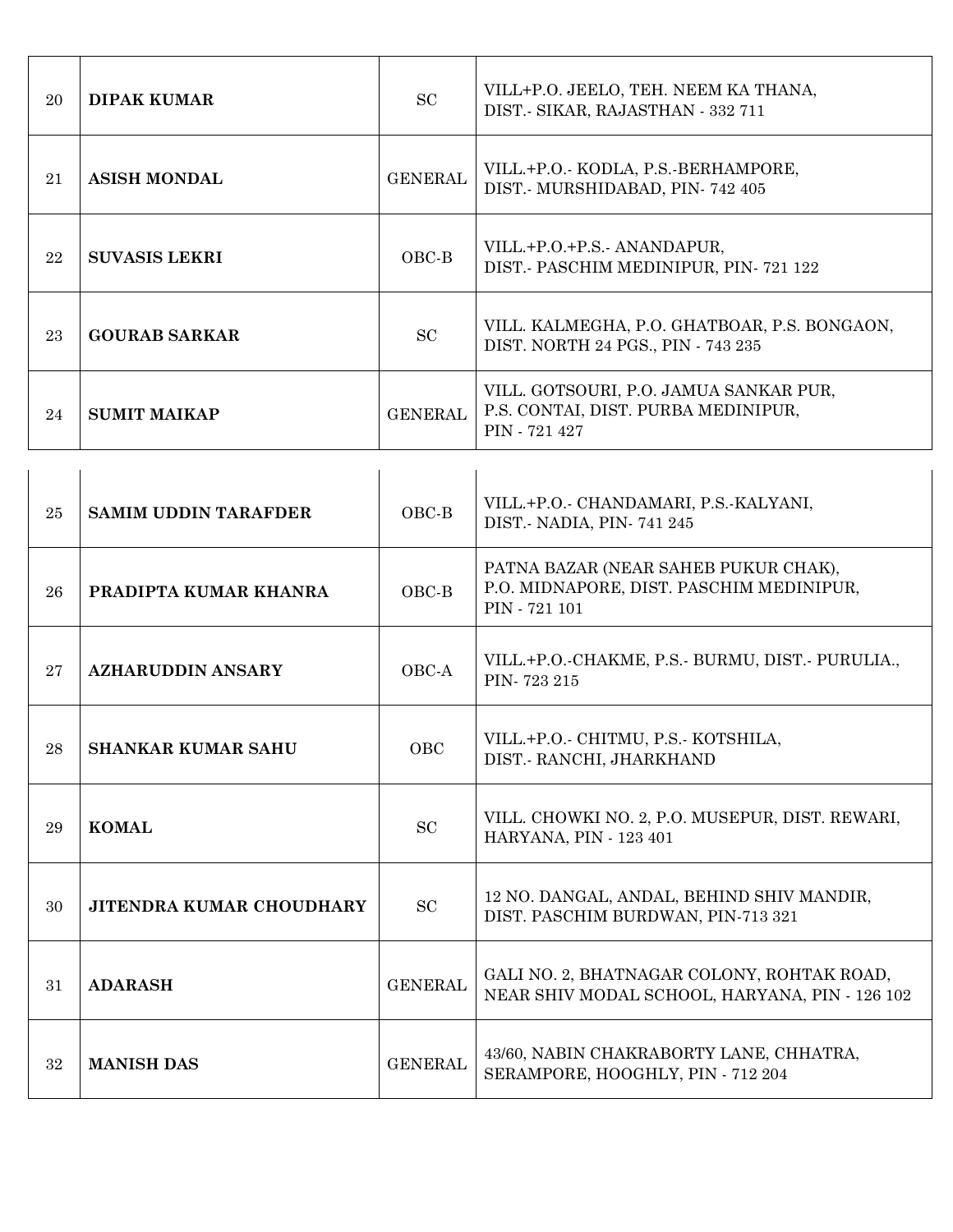| 33 | <b>BAPI MAJEE</b>           | OBC            | VILL.+P.O. JHAPRA, P.S. PARA, DIST. PURULIA,<br>PIN-723 126                                                     |
|----|-----------------------------|----------------|-----------------------------------------------------------------------------------------------------------------|
| 34 | <b>BIDYUT DIGAR</b>         | <b>GENERAL</b> | VILL. SALANCHI, P.O. AGAIBARI, P.S.<br>RAGHUNATHPUR, DIST. PURULIA, PIN - 723 133                               |
| 35 | <b>SUJAY MALAKAR</b>        | OBC            | 4 NO. KHALISHA KOTA PALLI, P.O. RAJBARI,<br>P.S. DUMDUM, KOLKATA, PIN - 700 081                                 |
| 36 | <b>JEET GHOSH</b>           | <b>GENERAL</b> | COLLEGE ROAD, SUBHASINI VILLA, P.O.+ P.S.- KULTI,<br>DIST.- PASCHIM BARDHAMAN, PIN- 713 342                     |
| 37 | <b>SUBHANKAR SANFUI</b>     | SC             | VILL. PASHCHIM BASANTI, P.O.+ P.S. BASANTI,<br>DIST. SOUTH 24 PGS., PIN- 743 312                                |
| 38 | <b>CHINMOY MAJEE</b>        | OBC            | VILL.+P.O. JHAPRA, P.S. PARA, DIST. PURULIA,<br>PIN-723 126                                                     |
| 39 | <b>SUMAN SEN</b>            | <b>GENERAL</b> | VILL.+P.O.- MADHUTATI, P.S.- RAGHUNATHPUR,<br>DIST. PURULIA, PIN-723 133                                        |
| 40 | <b>ANJAN DAS</b>            | <b>PWD</b>     | VILL. SAMAT BERIA, P.O. KALARA, P.S. DASPUR,<br>DIST. PASCHIM MEDINIPUR, PIN-721 146                            |
|    |                             |                |                                                                                                                 |
| 41 | <b>ARPAN BANERJEE</b>       | <b>GENERAL</b> | VILL.+P.O.- KEOTARA, P.S.- JAMALPUR,<br>DIST.- PURBA BARDHAMAN, PIN-713 166                                     |
| 42 | <b>AJAY PAL</b>             | OBC            | WARD NO. 2, CHAK 16 M.D. VPO- MUNDA,<br>HANUMANGARH, RAJASTHAN                                                  |
| 43 | <b>RAKESH KUMAR PANDIT</b>  | OBC            | H/NO-26/1, P.P. ROAD, P.O.- FINGA PARA,<br>DIST. NORTH 24 PGS., PIN-743 129                                     |
| 44 | <b>ANANDAMOY CHATTERJEE</b> | <b>GENERAL</b> | VILL.+ P.O.- NOWPALA, P.S.- BAGNAN,<br>DIST.- HOWRAH, PIN-711 303                                               |
| 45 | <b>SUSHIL ROY</b>           | SC             | VILL. PANCHAPOTA DHAKAPARA, P.O.-<br>MOUTHADHAM-MONDALPARA, P.S.- GAIGHATA,<br>DIST. NORTH 24 PGS., PIN-743 245 |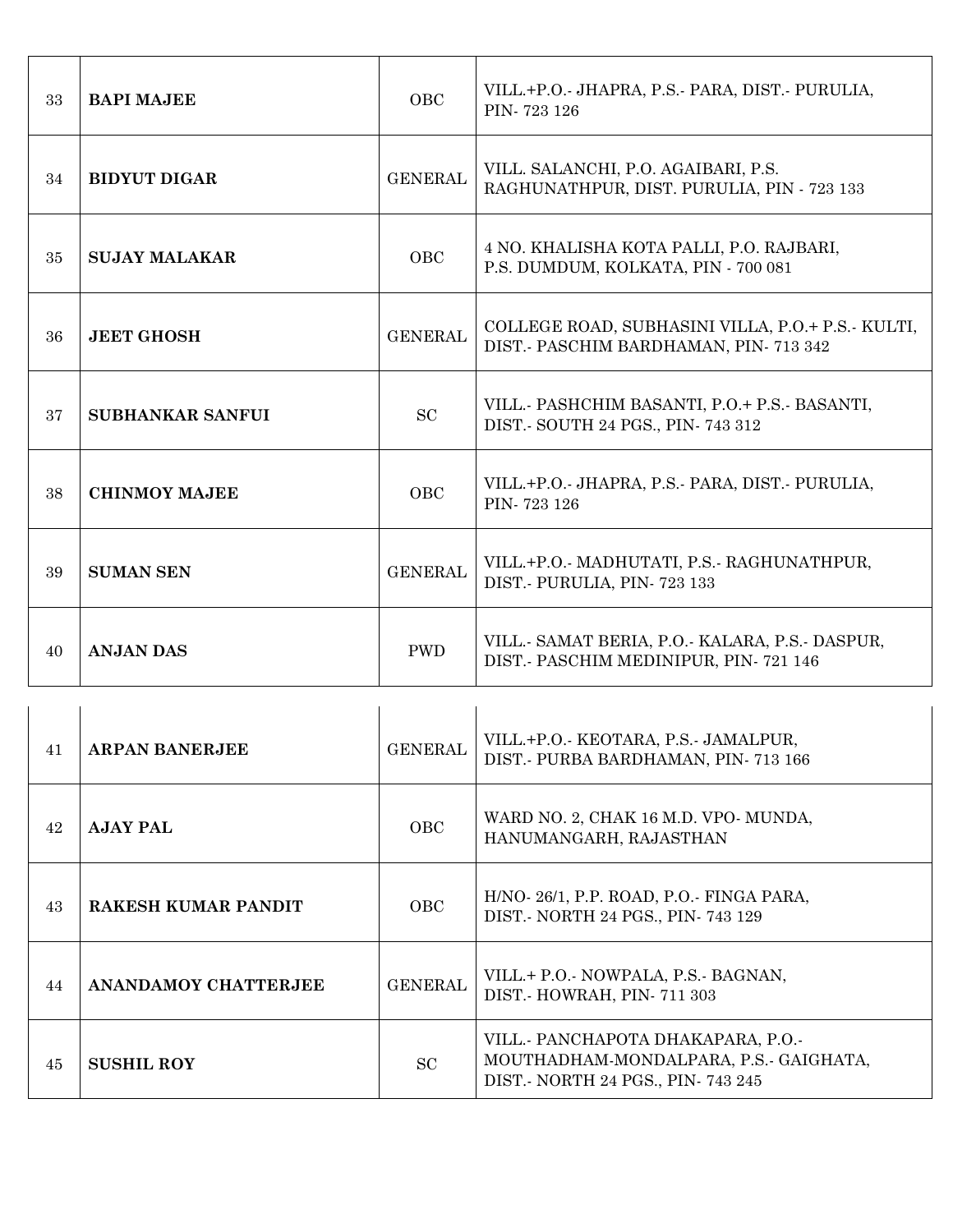| 46 | <b>SHANKAR MONDAL</b> | <b>GENERAL</b> | VILL.+ P.O. PARAMANANDAPUR, P.S. MOYNA,<br>DIST. PURBA MEDINIPUR, PIN-721 644                      |
|----|-----------------------|----------------|----------------------------------------------------------------------------------------------------|
| 47 | <b>SANU KARMAKAR</b>  | OBC            | VILL. BAGHADABAR, P.O. SANKA, DIST. PURULIA,<br>P.S.- ADRA, PIN-723 121                            |
| 48 | <b>AVIJIT PAUL</b>    | <b>GENERAL</b> | 118/A, U. B. COLONY, P.O. I.S.I., KOLKATA 700 108                                                  |
| 49 | <b>MUKESH PRASAD</b>  | <b>SC</b>      | H/NO. 35, B.L. NO. 11, PURANI TALAB,<br>P.O.+ VILL.+ P.S.- JAGATDAL, NORTH 24 PGS.,<br>PIN-743 125 |
| 50 | <b>SANDIP DEY</b>     | OBC-B          | VILL. KANAIPUR, P.O. BANTUL, P.S. BAGNAN,<br>DIST.- HOWRAH, PIN-711 312                            |
| 51 | <b>ARGHA SEN</b>      | <b>GENERAL</b> | NORTH RABINDRA PALLY, NONA CHANDAN PUKUR,<br>BARRACKPORE, KOLKATA - 700 122                        |
| 52 | <b>SHIBNATH DAS</b>   | ${\rm SC}$     | 32/6, BROJONATH LAHIRI LANE, P.O.- SANTRAGACHI,<br>DIST. HOWRAH, PIN-711 104                       |
| 53 | <b>CHINMOY GORAI</b>  | OBC            | VILL.-<br>BILTORA,<br>P.O.<br>GODIBERO,<br><b>PURULIA</b><br>PIN: 723 133                          |
| 54 | KUNJA BIHARI KUMAR    | OBC            | VILL. CHHATATAR, P.O. PATHARDIH,<br>P.S.- BAGHMUNDI, DIST.- PURULIA,<br>PIN-723 152                |
| 55 | <b>SURAJ NASKAR</b>   | SC             | VILL. SALAP (MATHBAGAN), P.O. SALAP,<br>P.S.- DOMJUR, DIST.- HOWRAH, PIN-711 409                   |
| 56 | <b>DEEP BELEL</b>     | OBC            | VILL.+ P.O. MOHISTIKARI, P.S. HARIPAL,<br>DIST. HOOGHLY, PIN-712 223                               |
| 57 | NARU GOPAL JANA       | <b>GENERAL</b> | VILL. BETULIA CHAK, P.O. LALPUR,<br>P.S. BHAGWANPUR, DIST. PURBA MEDINIPUR,<br>PIN-721 601         |
| 58 | <b>BISWAJIT GHOSH</b> | OBC-B          | VILL. + P.O. BELPUKUR, P.S. DHUBULIA,                                                              |

DIST.- NADIA, PIN - 741 125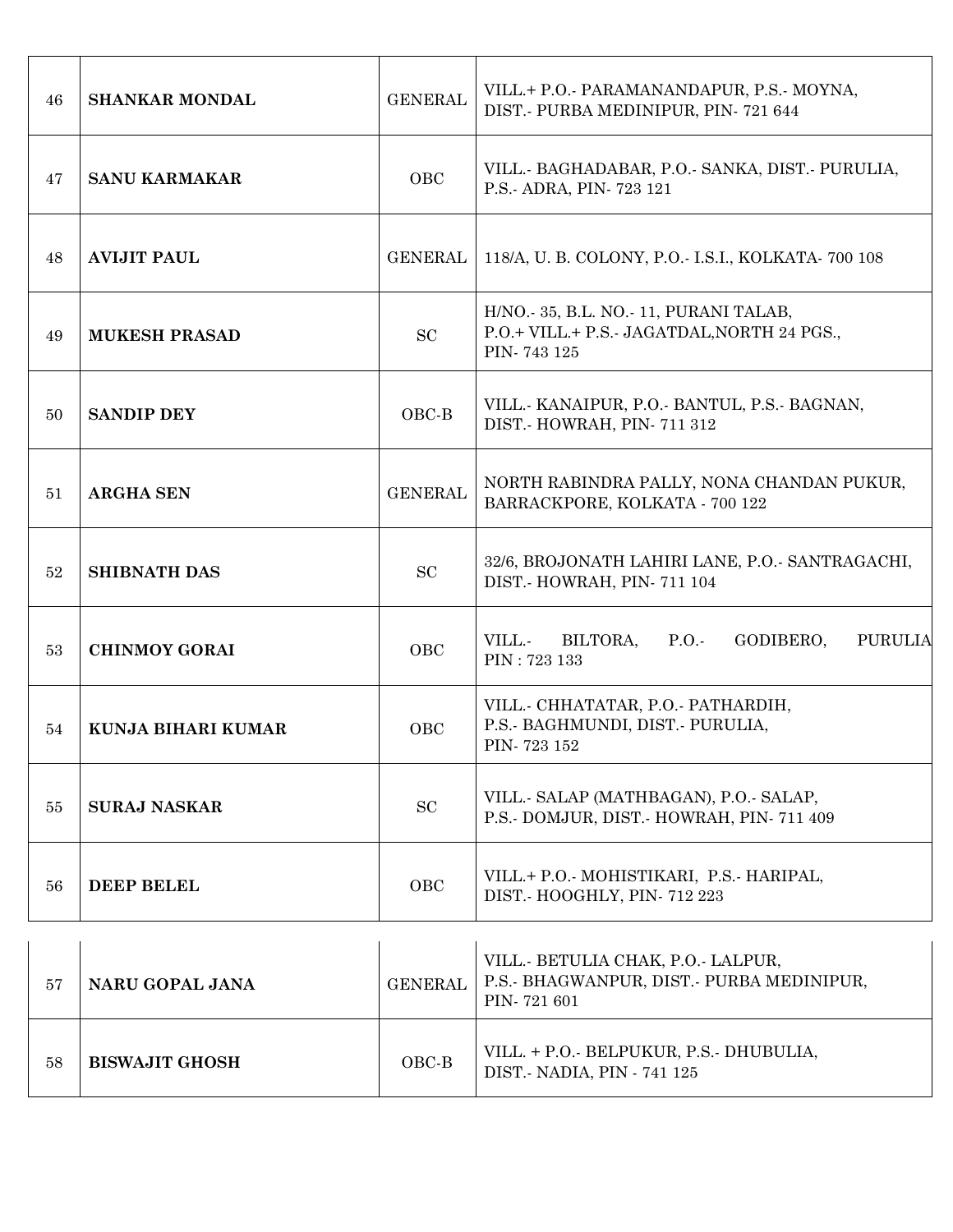| 59 | <b>ASIM METE</b>      | <b>SC</b>      | VILL.+ P.O.+ P.S. JOYPUR, DIST. BANKURA,<br>PIN-722 138                                                 |
|----|-----------------------|----------------|---------------------------------------------------------------------------------------------------------|
| 60 | PROSENJIT CHAKRABORTY | <b>GENERAL</b> | VILL.+ P.O. + P.S. AMTA, DIST. HOWRAH, PIN 711 401                                                      |
| 61 | <b>GOURAB ACHARYA</b> | <b>GENERAL</b> | UTTAR PALIT PARA, P.O. BIRNAGAR, P.S. TAHERPUR,<br>DIST. - NADIA, PIN - 741 127                         |
| 62 | PRITAM MAJUMDER       | <b>GENERAL</b> | 8, NABIN PALLY, BELGHARIA, KOLKATA<br>PIN: 700 056                                                      |
| 63 | <b>ARINDAM ROY</b>    | <b>GENERAL</b> | 63, L/H/13, TOLLYGUNGE ROAD, KOLKATA,<br>PIN - 700 033                                                  |
| 64 | SOUMYA KANTI MODAK    | OBC            | VILL.+ P.O.- RAIBAGHINI, P.S. KOTULPUR,<br>DIST. BANKURA, PIN-722 122                                   |
| 65 | <b>CHANDI BARUI</b>   | <b>GENERAL</b> | VILL.+ P.O.- KUCHIAKOL, P.S. JOYPUR,<br>DIST.- BANKURA, PIN-722 138                                     |
| 66 | <b>SUPRIYA BERA</b>   | <b>GENERAL</b> | VILL. + P.O. BENAI, P.S. DASPUR, BLOCK DASPUR II,<br>DIST.- PASCHIM MEDINIPUR, PIN-721 212              |
| 67 | <b>SAIKAT MONDAL</b>  | <b>OBC</b>     | VILL. DARIALA, P.O. BURARIHAT, P.S. KOLAGHAT,<br>DIST. PURBA MEDINIPUR, PIN-721 137                     |
| 68 | <b>PALLAB PAL</b>     | OBC-B          | VILL. CHACKSRIKRISHNA, P.O. HIRAPUR,<br>P.S. SANKRAIL, DIST. HOWRAH, PIN-711 310                        |
| 69 | <b>ABHISHEK SEN</b>   | <b>GENERAL</b> | BARJORA,<br>VILL.-<br><b>BARJORA</b><br>(URANPARA),<br>P.O.<br>P.S. BARJORA, DIST. BANKURA, PIN-722 202 |
| 70 | <b>VIKASH KUMAR</b>   | OBC            | AT-PHULWARIA-01, WARD-4, TARA-ADDA, BARAUNI,<br>DIST. BEGUSARAI, PIN-851 112                            |
| 71 | <b>SUBROTA DAS</b>    | <b>GENERAL</b> | VILL. MAMUDPUR, P.O. JAGATNAGAR, P.S. SINGUR,<br>DIST.- HOOGHLY, PIN-712 409                            |
| 72 | <b>HEMANTA ADAK</b>   | <b>GENERAL</b> | VILL. CHAKSHIBARAMBATI, P.O. BALARAMBATI,<br>P.S. SINGUR, DIST. HOOGHLY, PIN-712 409                    |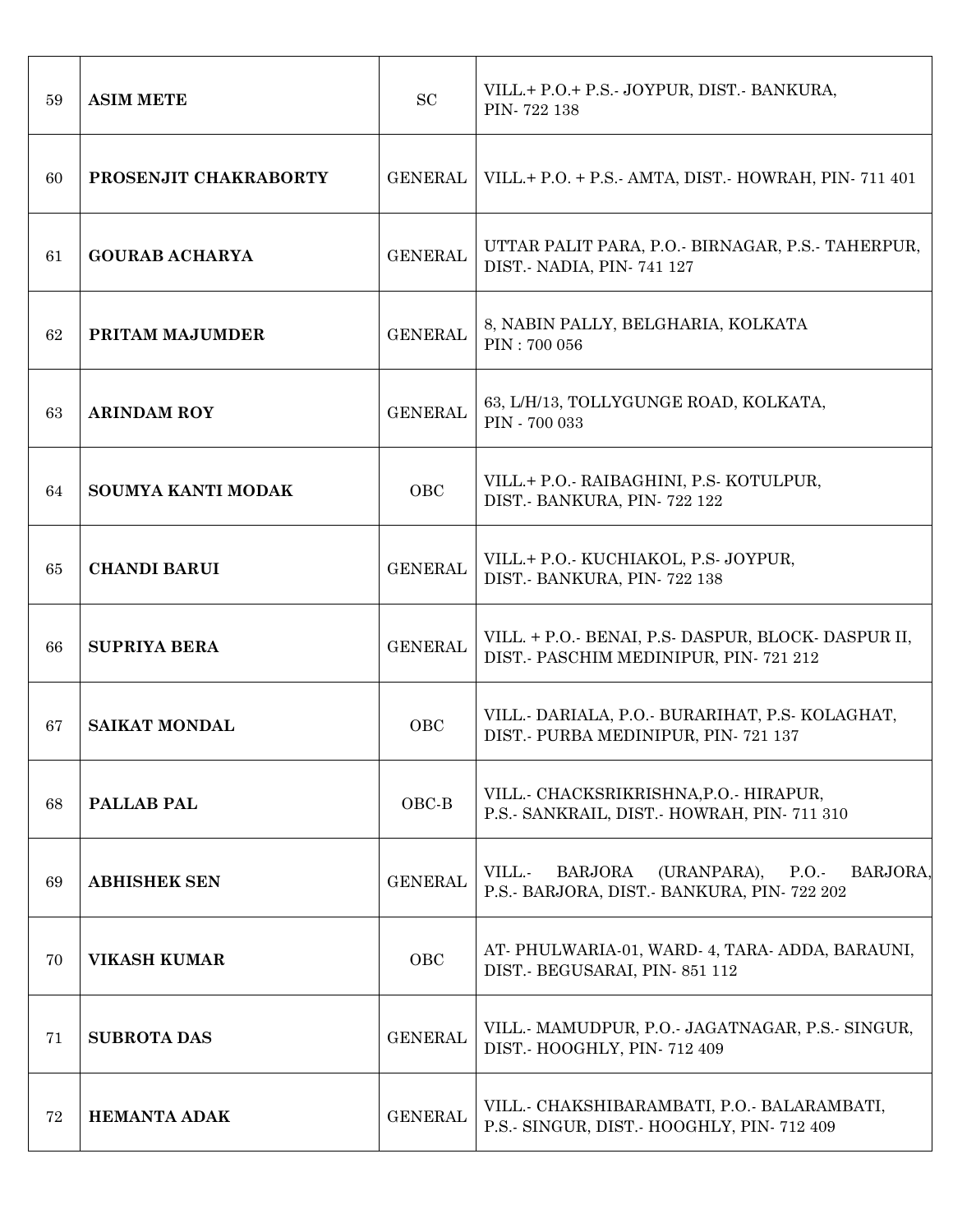| 73 | <b>SOUMYADIP TALUKDER</b> | <b>GENERAL</b> | 4 NO. KHALISHA KOTA PALLI, P.O. RAJBARI,<br>P.S. DUMDUM, KOLKATA 700 081                  |
|----|---------------------------|----------------|-------------------------------------------------------------------------------------------|
| 74 | PROSENJIT DAS             | ${\rm SC}$     | AKRA KRISHNANAGAR, DAS PARA, MAHESHTALA,<br>SOUTH 24 PGS., KOLKATA- 700 140               |
| 75 | <b>SOUMENDU MITRA</b>     | <b>GENERAL</b> | VILL.- MOGALPUR, P.O.- BHINDERHATI,<br>P.S. DHANIAKHALI, DIST. HOOGHLY,<br>PIN-712 301    |
| 76 | <b>SHOUVIK MONDAL</b>     | <b>SC</b>      | VILL. GOPAL NAGAR, P.O. K. GOPAL NAGAR,<br>P.S. USTHI, DIST. SOUTH 24 PGS., PIN-743 395   |
| 77 | <b>TARUN SAMANTA</b>      | <b>GENERAL</b> | VILL.- ALIPUR, P.O.- JANGALPARA BAZAR,<br>P.S.- CHANDITALA, DIST.- HOOGHLY,<br>PIN-712701 |
| 78 | ANUPAM CHATTERJEE         | <b>GENERAL</b> | 5/5, PEARBAGAN, SOUTH SINTHEE, BISWANATH<br>COLONY, KOLKATA - 700 030                     |
| 79 | <b>SANTU GHOSH</b>        | <b>GENERAL</b> | VILL. MOSINAPUR, P.O. JOYRAMBATI,<br>DIST. BANKURA, P.O. KOTULPUR, PIN - 722161           |
| 80 | <b>MIRAJUL ISLAM</b>      | <b>GENERAL</b> | HAROA, PAIKPARA, P.O. HAROA, P.S. HAROA,<br>DIST.- NORTH 24 PGS., PIN-743 425             |
| 81 | <b>DIPANKAR GHOSH</b>     | <b>GENERAL</b> | NORTH RABINDRA PALLY, NONA CHANDAN PUKUR,<br>BARRACKPORE, KOLKATA - 700 122               |
| 82 | <b>SUBHANKAR BERA</b>     | <b>GENERAL</b> | VILL. ANANDA NAGAR, P.O. SURYANAGAR,<br>PS. KAKDWIP, DIST. SOUTH 24 PGS. PIN: 743347.     |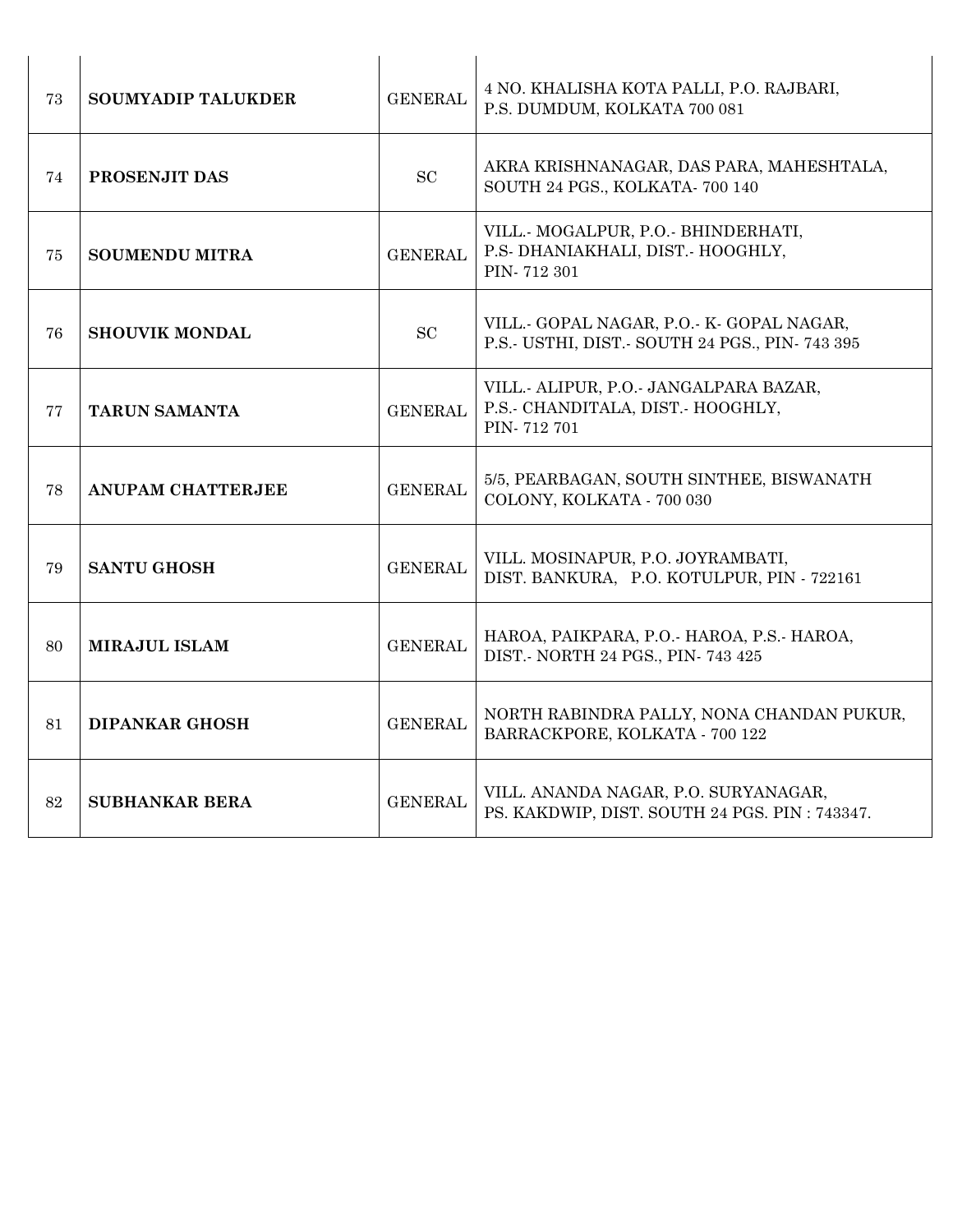# INDIAN STATISTICAL INSTITUTE 203, B. T. ROAD, KOLKATA – 700 108

- 1. NAME OF THE POST : MULTITASKING STAFF [OPERATOR-CUM-MECHANIC (LIFT)]
- 2. Advertisement no. : REC-8/2020-5, KOL DATED 04.08.2020
- 3. AGE : Below 35 years as on 1st August 2020

### Criteria adopted for short listing

Essential qualification, experience as per the advertisement and the age as notified.

The scrutiny has been done on the basis of the documents enclosed and information furnished in the application.

Applications of the candidates who have not submitted their application in the prescribed application format as per the advertisement and those who have not mentioned the name of the post applied for have been considered as incomplete applications and therefore rejected.

Regarding the qualification experience etc. the Institute reserves the right for further scrutiny and in case information furnished is found to be incorrect at any point of time the Institute reserves the right to cancel the candidature at any point of time, and offer of employment if given, will be withdrawn.

## LIST OF SHORTLISTED CANDIDATES

| SL.<br>NO.     | NAME                  | <b>CASTE</b>   | <b>ADDRESS</b>                                                                   |
|----------------|-----------------------|----------------|----------------------------------------------------------------------------------|
| 1              | <b>SANDEEP YADAV</b>  | OBC            | 46/H/11, CANAL EAST ROAD, 1ST FLOOR, KOLKATA,<br>PIN - 700 011                   |
| $\overline{2}$ | <b>SOUMYA SANTRA</b>  | <b>GENERAL</b> | VILL.+P.O. CHAMRAIL (SANTRAPATA), P.S. LILUAH,<br>DIST.- HOWRAH, PIN-711 114     |
| 3              | <b>AROBINDO GHOSH</b> | <b>GENERAL</b> | 1 NO. RADHAKRISHNA COLONY, P.O.+ P.S. CHAKDAHA,<br>DIST. NADIA, PIN - 741 222    |
| 4              | <b>HIMANSHU</b>       | <b>SC</b>      | SRI KRISHNA NAGAR, ROAD NO. 20, NEAR ALOK<br>MEDICAL CENTER, PATNA - 800 001     |
| 5              | LAKSHMAN CHANDRA BERA | <b>GENERAL</b> | VILL.+ P.O. MADANMOHANPUR, P.S. PATASHPUR,<br>DIST. PURBA MEDINIPUR, PIN-721 454 |